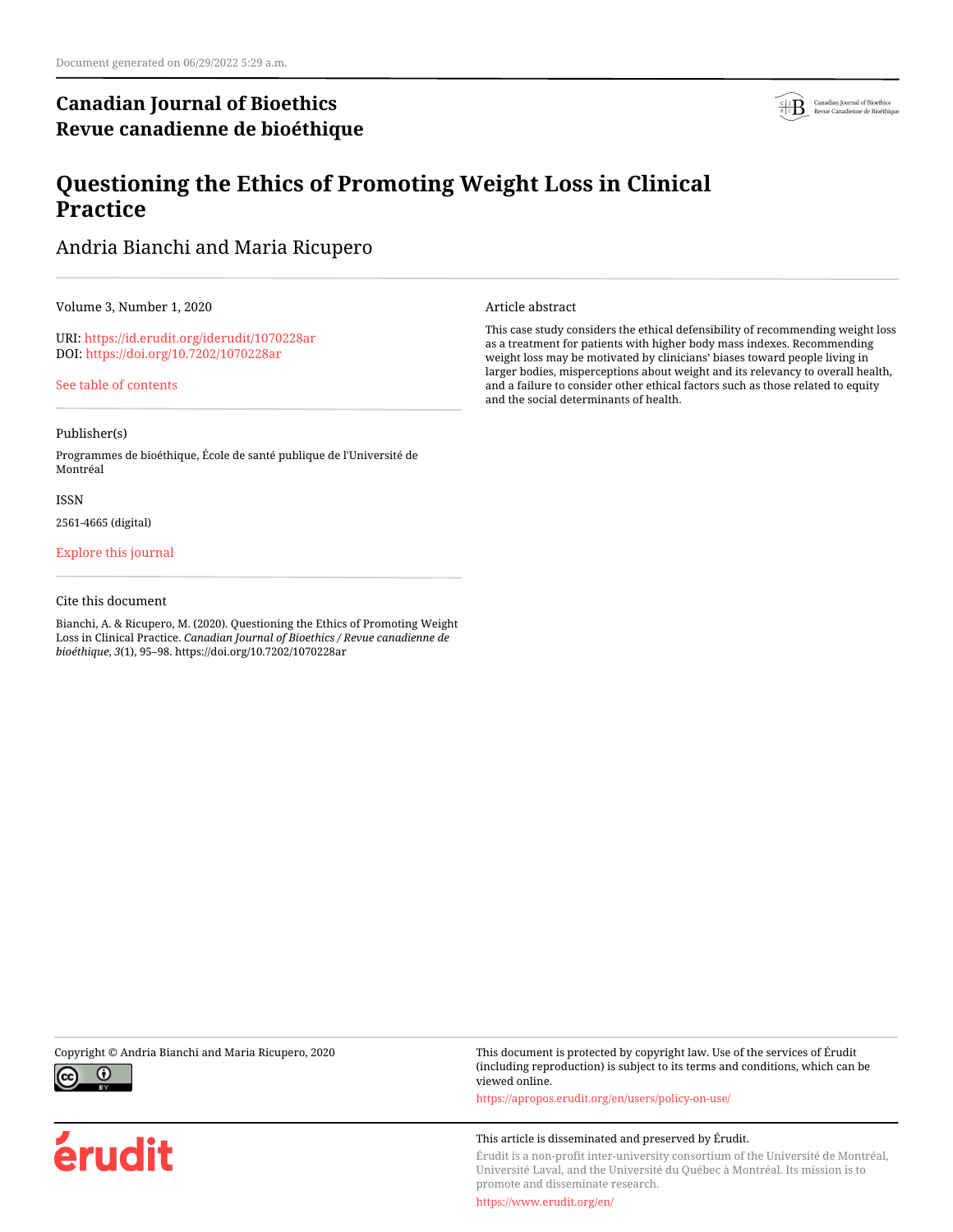**ÉTUDE DE CAS / CASE STUDY**

# **Questioning the Ethics of Promoting Weight Loss in Clinical Practice**

Andria Bianchi<sub>1</sub>, Maria Ricupero<sub>2</sub>

Cette étude de cas examine la défendabilité éthique de recommander la perte de poids comme traitement pour les patients ayant un indice de masse corporelle plus élevé. La recommandation d'une perte de poids peut être motivée par les préjugés des cliniciens à l'égard des personnes vivant dans des corps plus volumineux, par des perceptions erronées du poids et de sa pertinence pour la santé factors such as those related to equity and the social determinants of globale ainsi que par l'absence de prise en compte d'autres facteurs health. éthiques, tels que ceux liés à l'équité et aux déterminants sociaux de la santé.

#### **Mots-clés Keywords**

biais de poids, stigmatisation du poids, poids inclusif, déterminants sociaux, cycle du poids

#### **Résumé Abstract**

This case study considers the ethical defensibility of recommending weight loss as a treatment for patients with higher body mass indexes. Recommending weight loss may be motivated by clinicians' biases toward people living in larger bodies, misperceptions about weight and its relevancy to overall health, and a failure to consider other ethical

weight bias, weight stigma, weight inclusive, social determinants, weight cycling

## **Introduction**

Healthcare practitioners may, at times, find themselves recommending weight loss for patients of a higher weight. This action may be motivated by clinicians' biases toward people living in larger bodies, misperceptions about weight and its relevancy to overall health, and a failure to consider other ethical factors such as those related to equity and the social determinants of health. The goal of this case study is primarily to encourage clinicians to reconsider recommending weight loss to their patients. We ultimately argue that a weight-inclusive approach is preferable.

## **Case Study**

Jamie lives with psychosis and is on a mental health leave from work. Working with his psychiatrist, Jamie found a medication to manage his symptoms that resulted in 40lbs of weight gain; Jamie is now fat.

Upon visiting his family physician for an annual check-up, Jamie was given a prescription for semaglutide. Semaglutide is an injectable medication for type 2 diabetes. A one-year trial showed that semaglutide lowered A1c (i.e., a test used to diagnose and monitor diabetes) and resulted in a maximum 12lb reduction in weight (1). The company's website states that semaglutide "is not a weight loss drug… [b]ody weight reduction was a secondary endpoint in clinical trials (2)."

Jamie's A1c is 4.8%, which is normal. The doctor's rationale for prescribing off-label use of semaglutide was: "It's just a matter of time before he develops diabetes because of his weight." Recall that the purpose of Jamie's visit was for a checkup, not weight loss. This scenario is an example of a weight-related microaggression  $(3)$ .

## **Maintaining weight loss: practical considerations**

A weight reduction of 5% to 10% of body weight for people with a higher body mass index (BMI) is often associated with improved health outcomes (4). Increasingly, and based on the authors' experiences, some patients report receiving advice from physicians to lose weight by eliminating carbohydrates, joining Weight Watchers, etc. These diets do not promote healthy eating as per Canada's Food Guide and/or do encourage calorie restriction that is not sustainable in the long term (5). Moreover, restricting energy intake with or without increasing energy expenditure does not result in long-term sustained weight loss for most people. A meta-analysis of 29 weight loss studies found that more than 50% of lost weight was regained within 2 years, and more than 80% by year 5 (6).

Maintaining lost weight is difficult due to hormonal adaptations that resist weight loss2 (7). When weight regain occurs, individuals will often re-attempt losing weight, which promotes weight cycling ("yo-yo dieting") (4). Weight cycling has physical and emotional health consequences (e.g., insulin resistance predisposing people to type 2 diabetes, low self-esteem, poor body image) (8). Furthermore, while a higher BMI is typically associated with greater risk of developing chronic diseases, losing weight does not necessarily result in prolonged life.<sup>3</sup> (9).



<sup>1</sup> According to Tylka et al., "microaggressions are the intentional or unintentional verbal, behavioral, or environmental indignities that communicate hostility or negativity toward people who hold less power in society" (3).

<sup>2</sup> More specifically, body weight is regulated via hormones that increase appetite and decrease satiety in response to weight loss.

<sup>3</sup> The Look AHEAD trial (a large multicenter randomized control study with a follow up period of 9.6 years) found that participants living with diabetes who maintained a 7% weight loss failed to reduce cardiovascular mortality in 5145 overweight individuals (9).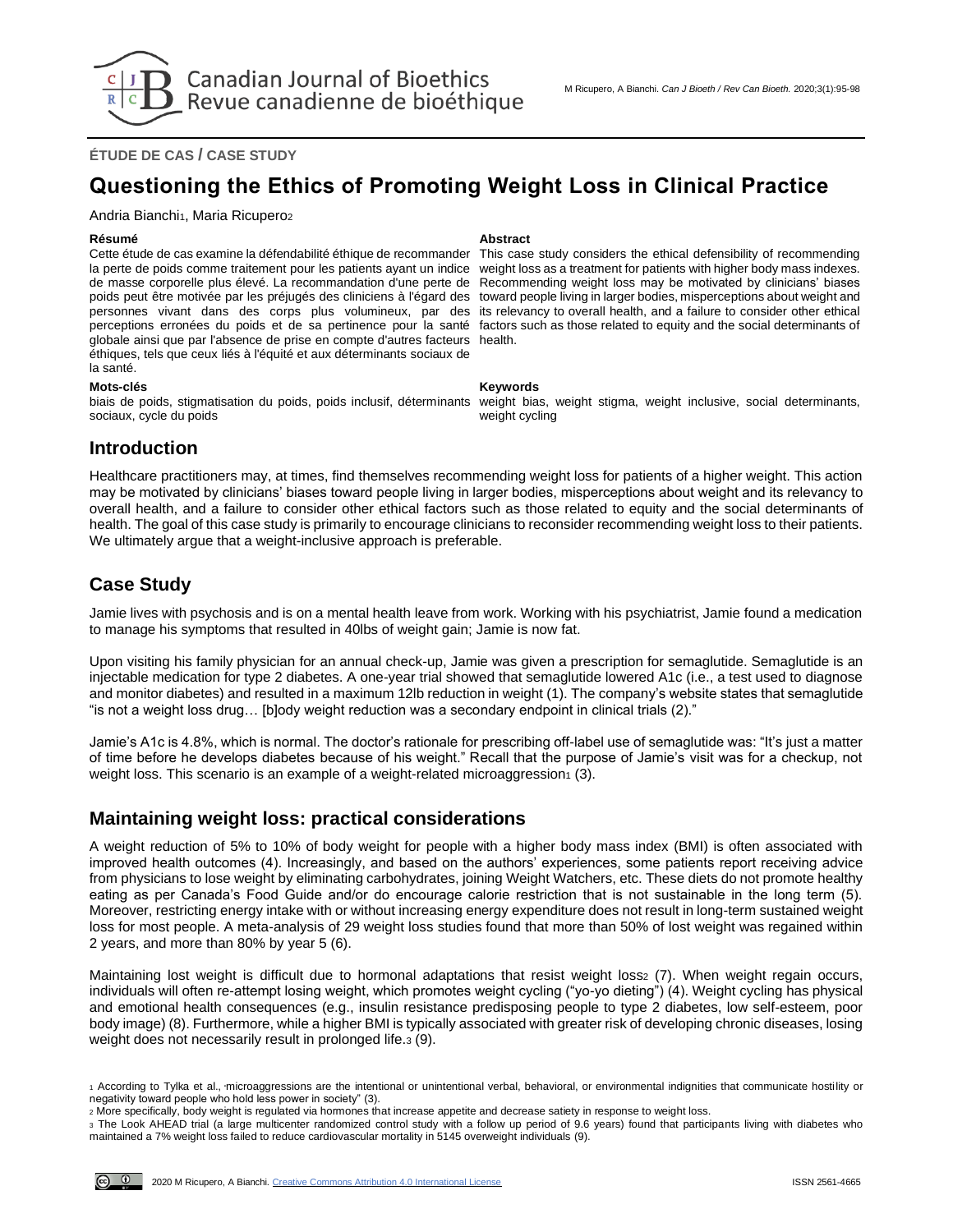Recognizing the consequences of *focusing* on weight loss for people like Jamie leads the authors to question the ethical defensibility of weight loss as a primary clinical recommendation.

## **Health gains in the absence of weight loss**

Systematic reviews and meta-analyses show how health benefits via lifestyle changes can prevent and treat diabetes and heart disease *irrespective of weight loss* (10-13). According to Blair, physical inactivity and low cardiorespiratory fitness may be the most important public health risk factors and not *obesity* itself (14). Thus, we advocate for a weight inclusive approach that accepts size diversity and promotes health and well-being for all by addressing the social determinants of health (15,16). The social determinants that contribute to a person's lifestyle (and to the prevention and treatment of chronic illness such as, diabetes and heart disease) include income, employment, living arrangements, physical environments, education, social status, and support networks (15). Rather than make weight loss the default recommendation when it comes to patients in larger bodies, clinicians can better assist all their patients by familiarizing themselves with how the social determinants influence one's health and wellbeing. Clinicians can then make recommendations that accord with their patients' lifestyles, and advocate for social change.

## **Addressing criticisms of weight inclusivity: some ethical considerations**

In response to the idea that weight loss is problematic for people like Jamie, some practitioners may say: 1) It is irresponsible to *not* encourage people to lose weight given the *obesity epidemic* and/or 2) It is important to help patients lose weight, especially if they make an autonomous request for weight loss.

We have already shown that the first argument is moot because of the impracticability of sustaining weight loss and the harms associated with weight cycling. While encouraging weight loss could be considered compatible with respecting autonomy, we argue that telling patients what they want to hear and recommending a treatment that has a high failure rate is not in line with patient-centred care. Additionally, and according to a 2016 study, the stressors associated with weight stigma and trying to lose weight may be more harmful than the weight itself, leading to maladaptive eating behaviours and increased weight gain (17).

A recommendation of weight loss is likely motivated by sincere intentions; however, biases regarding body image and people in higher weight bodies are prevalent, and these biases may influence a provider's perspective on whether a patient should lose weight. In their discussion of weight stigma, Phelen et al. state that physicians may wrongly and/or unnecessarily attribute symptoms or problems to *obesity* for people who are classified as obese. Additionally, they may fail to refer the patient for testing and/or to propose alternative treatment options beyond simply advising the patient lose weight (18). Conversely, those who are of *'normal'* weight may be overlooked. Another article also notes that "[a] cluster of studies have reported that physicians view obese patients as less self-disciplined, less compliant and more annoying than nonobese ones and that, as patients' BMI increases, physicians are likely to have less patience and desire to help them (Hebl and Xu, 2001; Huizinga et al, 2009)" (19). One of these studies analyzed physicians' perceptions of patient sizes. The study found that physicians treat patients differently based on their size, from which overweight and obese patients receive a lower quality of care (20).

The biases held toward patients of a higher weight may influence physicians to recommend weight loss without considering: 1) the social determinants of health, 2) that weight loss is unsustainable for most, and 3) that positive health outcomes can be achieved without losing weight. All of these factors must be taken into account when considering the ethics of a recommendation. Additionally, communicating accurate and transparent information to patients about weight loss is an important part of providing patient-centred and ethical care, and enabling patients to make informed decisions about their overall health. In order to ensure that an ethical recommendation(s) is made to patients of higher weight (and since patients typically trust their healthcare team's recommendations), we suggest that clinicians ought to reflect deeply upon why they may decide to recommend and/or celebrate weight loss in certain contexts.

## **Clinical Implications**

In order for patients like Jamie to make sustainable improvements to their health, we encourage practitioners to consider the following before recommending weight loss:

- 1) How do I feel about people of higher weight? Do I have potential biases that may be influencing my recommendation(s)?
- 2) Is the patient requesting weight loss? If so, why? Note: If they are requesting weight loss for health outcomes, it may be worth flagging that health improvements can often be achieved with lifestyle changes irrespective of losing weight.
- 3) Is the patient informed about the likelihood of weight regain? Am I being transparent?
- 4) Are lifestyle changes possible given the patient's social circumstances?
- 5) Would a referral to a dietitian help the patient make lifestyle changes?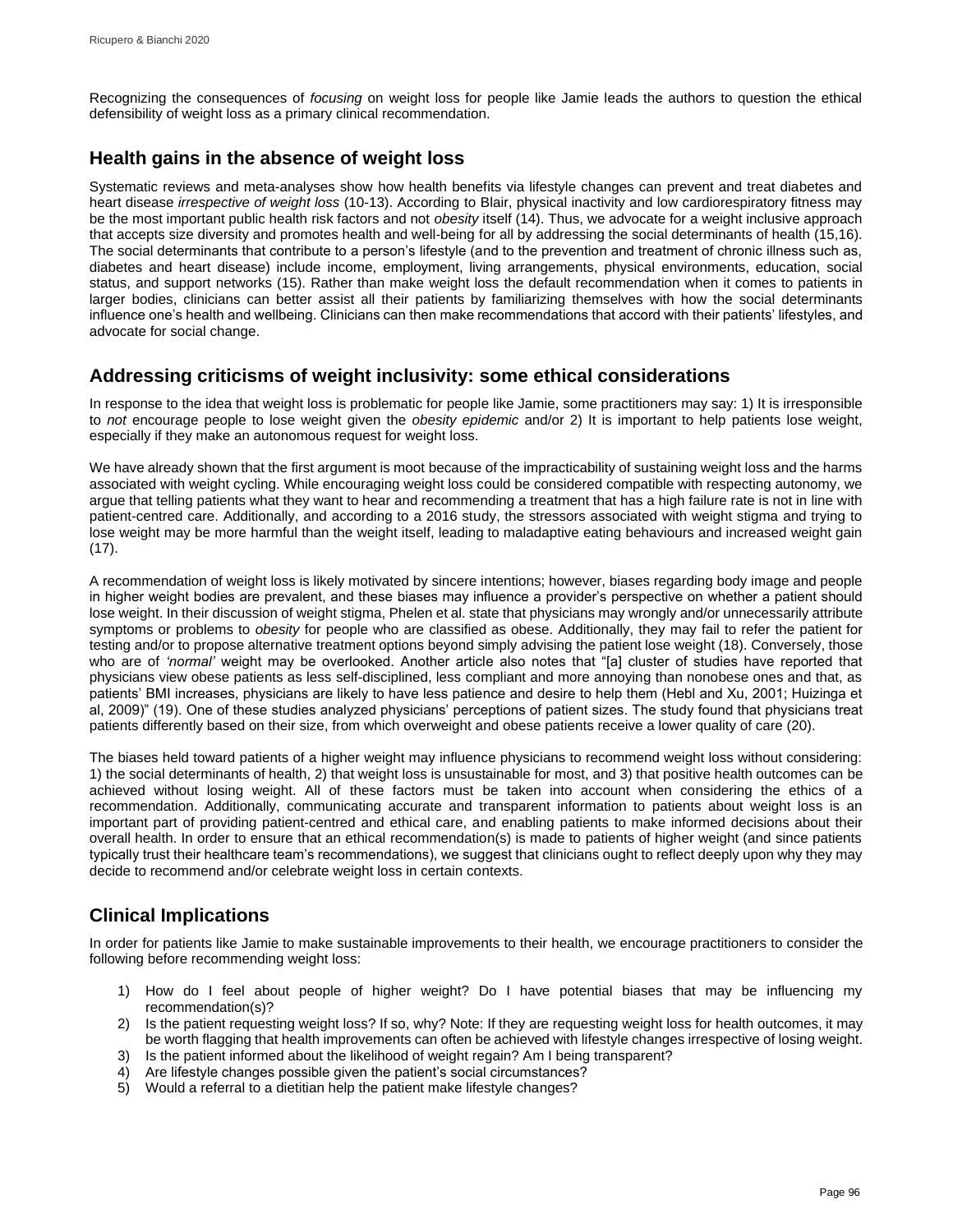Contemplating these questions may enable clinicians to more effectively contribute to the overall health of people like Jamie and provide patient-centred care.

## **Conclusion**

Clinicians must reflect on why they may recommend weight loss for some patients since studies have shown that practitioners may treat patients differently based on biases related to their size. As a result of these biases, clinicians may not communicate accurate or transparent information about possible consequences associated with attempting to achieve and sustain weight loss. Instead of weight loss, it may often be more helpful to focus on a person's lifestyle and the social determinants of health. The ethical defensibility of proposing weight loss as a recommendation to achieve certain health outcomes may be lacking in certain cases.

Aucun à déclarer

**Conflits d'intérêts Conflicts of Interest**

**Édition/Editors:** Jasmine Foulem, Anne Hudon & Charles Marsan

### **Affiliations**

<sup>1</sup>Bioethics Program, University Health Network; Dalla Lana School of Public Health, University of Toronto, Toronto, Canada <sup>2</sup>Nutrition & Dietetics, Private Practice, Toronto, Canada

**Correspondance / Correspondence:** Andria Bianchi[, andria.bianchi@uhn.ca](mailto:andria.bianchi@uhn.ca)

**Reçu/Received:** 5 Feb 2020 **Publié/Published:** 20 Jul 2020

Les éditeurs suivent les recommandations et les procédures décrites The editors follow the recommendations and procedures outlined in the dans le [Code of Conduct and Best Practice Guidelines for Journal](http://publicationethics.org/resources/code-conduct)  [Editors](http://publicationethics.org/resources/code-conduct) de COPE. Plus précisément, ils travaillent pour s'assurer des [Editors.](http://publicationethics.org/resources/code-conduct) Specifically, the editors will work to ensure the highest ethical plus hautes normes éthiques de la publication, y compris l'identification standards of publication, including: the identification and management et la gestion des conflits d'intérêts (pour les éditeurs et pour les of conflicts of interest (for editors and for authors), the fair evaluation of auteurs), la juste évaluation des manuscrits et la publication de manuscripts, and the publication of manuscripts that meet the journal's manuscrits qui répondent aux normes d'excellence de la revue.

COPE [Code of Conduct and Best Practice Guidelines for Journal](http://publicationethics.org/resources/code-conduct)  standards of excellence.

## **References**

- 1. Ozempic semaglutide injection. Novo Nordisk. While Ozempic® Is Not for Weight Loss, You May Also Lose Some [Weight;](https://www.ozempic.com/about/weight.html) c2019 [cited 2019 July 22]
- 2. Ozempic semaglutide injection. Novo Nordisk[. Superior weight reduction vs Trulicity](https://www.ozempicpro.com/clinical-data/ozempic-and-weight.html)® and Bydureon®: c2019 [cited 2019 August 21]
- 3. Tylka, TL, Annunziato, R, Burgard, D, Danielsdottir, S, Shuman, E, Davis, C, et al. [The weight inclusive versus](https://www.hindawi.com/journals/jobe/2014/983495/)  [weight-normative approach to health: evaluating the evidence for prioritizing well-being over weight loss.](https://www.hindawi.com/journals/jobe/2014/983495/) Journal of Obesity. 2014;1-18.
- 4. Tuomilehto J, Lindström, J,Eriksson, JG, Valle TT, Hämäläinen H, Ilanne-Pirakka P, et al. Prevention of type 2 [diabetes mellitus by changes in lifestyle among subjects with impaired glucose tolerance.](https://www.nejm.org/doi/full/10.1056/nejm200105033441801) New England Journal of Medicine. 2001;344(18):1343-50.
- 5. Dansinger, M, Gleason, J.A, Griffith, J.L. Selker, H.P., Schaefer, E.J. [Comparison of the Atkins, Ornish, Weight](https://jamanetwork.com/journals/jama/fullarticle/200094)  [Watchers, and Zone Diets for weight loss and heart disease risk reduction a randomized trial.](https://jamanetwork.com/journals/jama/fullarticle/200094) JAMA. 2005;293(1):43-53.
- 6. Hall KH, Kahan S. Maintenance of [lost weight and long-term management of obesity.](https://www.medical.theclinics.com/article/S0025-7125(17)30136-0/abstract) The Medical Clinics of North America. 2018;102:183-197.
- 7. Sumithran P, Prendergast LA, Delbridge E, Purcell K, Shulkes A, Kriketos A, et al. Long-term persistence of [hormonal adaptations to weight loss.](https://www.nejm.org/doi/full/10.1056/NEJMoa1105816) New England Journal of Medicine. 2011;365(17):1597-1604.
- 8. Aphramor, L, Bacon L. [Weight science: evaluating the evidence for a paradigm shift.](https://nutritionj.biomedcentral.com/articles/10.1186/1475-2891-10-9) Nutrition Journal. 2011;10(9):1-13.
- 9. Look AHEAD Research Group. [Cardiovascular effects of intensive lifestyle intervention in type 2 diabetes.](https://www.nejm.org/doi/full/10.1056/nejmoa1212914) New England Journal of Medicine. 2013;369(2):145–154.
- 10. Estruch R, Ros E, Salas-Salvadó J, Covas M, Corella D, Arós F, et al. Primary prevention of cardiovascular disease [with a Mediterranean diet.](https://www.nejm.org/doi/full/10.1056/NEJMoa1800389) New England Journal of Medicine. 2013;368(14):1279-1290.
- 11. Boule NG, Haddad E, Kenny GP, Wells GA, Sigal RJ. Effects of exercise on glycemic control and body mass in [type 2 diabetes mellitus: a meta-analysis of controlled clinical trials.](https://jamanetwork.com/journals/jama/article-abstract/194184) JAMA. 2001;286(10):1218-1227.
- 12. Barry VW, Varuth M, Beets MW, Durstine JL, Lieu J, Blair SN. [Fitness vs. fatness on all-cause mortality: a meta](https://www.sciencedirect.com/science/article/abs/pii/S0033062013001552)[analysis. progress in cardiovascular diseases.](https://www.sciencedirect.com/science/article/abs/pii/S0033062013001552) 2014;56(4):382-90.
- 13. Church TS, LaMonte MJ, Barlow CE, Blair SN[. Cardiorespiratory fitness and body mass index as predictors of](https://jamanetwork.com/journals/jamainternalmedicine/fullarticle/486727)  [cardiovascular disease mortality among men with diabetes.](https://jamanetwork.com/journals/jamainternalmedicine/fullarticle/486727) Archives of Internal Medicine*.* 2005;165:2114–20.
- 14. Blair SN[. Physical inactivity: the biggest public health problem of the 21st century.](https://bjsm.bmj.com/content/43/1/1) British Journal of Sports Medicine. 2009;43(1):1-3.